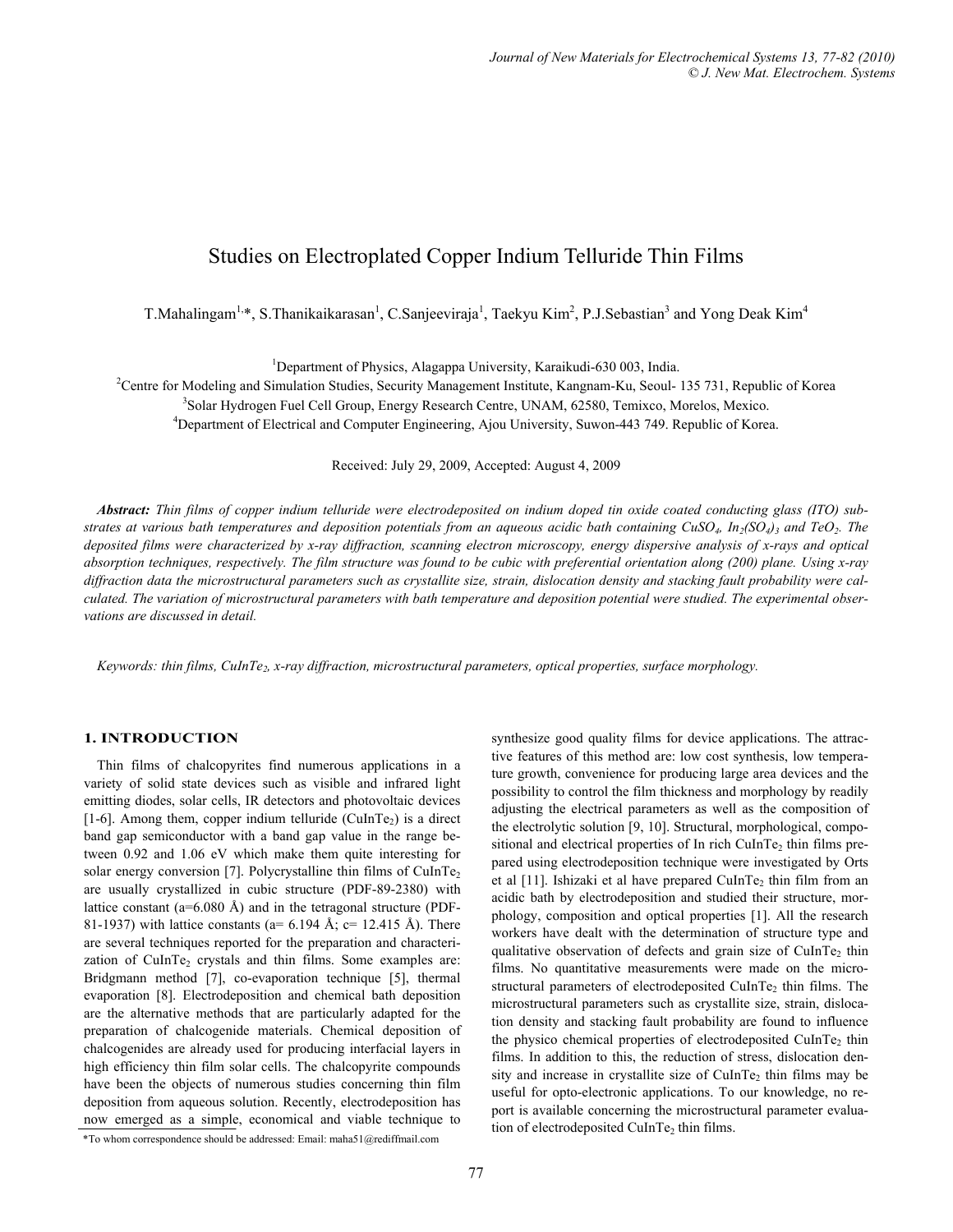In the present work, we describe the preparation of  $C \text{uInTe}_2$  thin films on indium doped tin oxide coated conducting glass (ITO) substrates at various bath temperatures and deposition potentials using electrodeposition technique. The microstructural parameters were evaluated and the effect of bath temperature and deposition potential on the above properties of the films were studied. Also, the morphological, compositional and optical, properties of the films are studied and the results are discussed .

# **2. EXPERIMENTAL DETAILS**

The electrochemical deposition of  $CulnTe<sub>2</sub>$  thin films on indium doped tin oxide (ITO) coated conducting glass substrates were carried out potentiostatically containing 0.001 M CuSO4, 0.005 M  $In<sub>2</sub>(SO<sub>4</sub>)<sub>3</sub>$  and 0.0005 M TeO<sub>2</sub>. All the electrochemical experiments were carried out in a standard three electrode system using a scanning potentiostat (EG & G, Model 362, Princeton Applied Research, USA) with ITO substrate as working electrode and graphite plate as counter electrode. A saturated calomel electrode was immersed into the bath and kept very nearer to the working electrode. Both working and counter electrodes are brought close to each other to obtain good quality films. The two surfaces facing each other were kept parallel, so that the released ions will be attracted and deposited exactly perpendicular to the cathode surface. During the time of deposition the electrolytic bath was stirred slowly using magnetic stirrer cum heater set up. The plating experiments were carried out at various bath temperatures ranging from 35ºC to 80ºC with different intervals of time. Series of films were prepared in the potential range between -500 and -1100 mV versus SCE. Smooth, uniform and well adherent films of CuInTe<sub>2</sub> were obtained under optimized condition.

Thickness of the deposited films was estimated using stylus profilometer (Mitutoyo SJ-301, USA). X-ray diffraction studies was carried out using a (X'Pert PRO PANalytical, Netherlands) x-ray diffractometer with CuK<sub>a</sub> radiation with  $\lambda$ =1.5418 Å. Optical properties was carried out at normal incidence at room temperature using an UV-Vis-NIR spectrophotometer (HR-2000, M/S Ocean Optics, USA). Surface morphological studies was carried out using a scanning electron microscope (JEOL JSM 840). The film composition was analyzed using an energy dispersive x-ray analysis set up attached with SEM.

# **3. RESULTS AND DISCUSSION**

#### **3.1. Film thickness**

The deposition of CuInTe<sub>2</sub> thin films was controlled by two independent variables such as (i) film thickness and its uniformity (ii) surface morphology [12]. Thickness of the deposited films was estimated using stylus profilometer. The average thickness of the deposited layers can be directly controlled by controlling the plating current and the plating time. During deposition, it was observed that at higher bath temperature (such as 65ºC and above) the film formation is hindered due to hydrogen evolution. At lower bath temperatures (such as below 50ºC) an irregular growth with rough surface was obtained. Fig. 1.a,b,c. shows the variation of film thickness with deposition time for films deposited at various bath temperatures from 35 to 65ºC. It is observed from Fig. 1 that the film thickness increases linearly with deposition time and tend to attain saturation. The bath temperature is expected to influence the



Figure 1. Variation of film thickness with deposition time for Cu-InTe<sub>2</sub> thin films electrodeposited at various bath temperatures (a) 35ºC, (b) 50ºC (c) 65ºC.

deposition rate by: (i) increase of precursor solubility and (ii) increase of diffusion coefficient and decrease of viscosity [12]. The solubility of  $TeO<sub>2</sub>$  increases exponentially with raising temperature and at pH 4.5 a 20- fold increase of solubility from room temperature to 99ºC was estimated by Cheng et al [13]. Due to the increase in solubility of  $TeO<sub>2</sub>$  with bath temperature, higher thicknesses were obtained for films deposited at higher bath temperature such as 65ºC. It could be observed from Fig. 1 that maximum value of film thickness was obtained from a single deposition within 60 minutes for all bath temperatures from 35 to 65ºC. Further, at lower pH (3.0±0.1), free tellurium was deposited alone and at comparatively higher pH (4.0±0.1), the solution became cloudy due to the precipitation of  $TeO<sub>2</sub>$ . Increasing the tellurium ion concentration in the solution by adding  $TeO<sub>2</sub>$  is limited by the solubility of  $TeO<sub>2</sub>$  at given pH and temperature [14]. Since, tellurium is less electropositive than copper, indium, Te could be more likely to deposit as the element from its ions in an electrolytic bath than Cu and In from its ions. Hence, very low concentration of Te in the electrolytic bath must be maintained when compared to Cu and In ions.

#### **3.2. Structural studies**

X-ray diffraction patterns were taken out in order to identify crystallinity and phases of the deposited films. From x-ray diffraction data, the interplanar spacing dhkl was calculated using the Bragg's relation [15]

$$
d_{hkl} = n\lambda / 2 \sin\theta \tag{1}
$$

The lattice constant of cubic CuInTe<sub>2</sub> cell was calculated using the relation

$$
1/d^2 = h^2 + k^2 + l^2/a^2 \tag{2}
$$

where  $\lambda$  is the wavelength of the x-rays used, d the interplanar spacing, n the order number. The factor d is related to (hkl) indices of the plane and the dimension of the unit cell.

From x-ray diffraction profiles, the crystallite size of the films was calculated using FWHM data and Debye-Scherrrer formula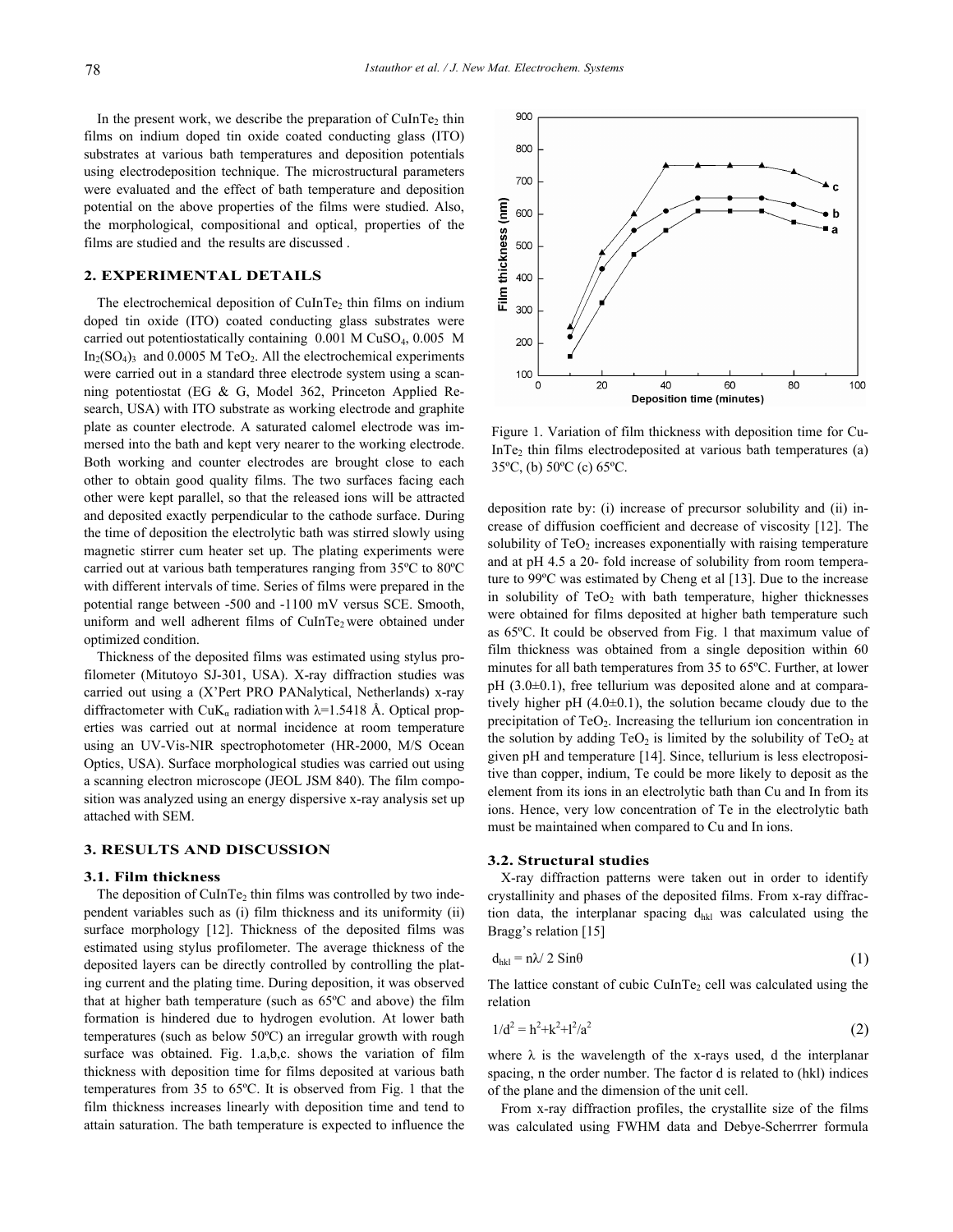(d) 80ºC.

Intensity (a.u)

[9,16].

$$
D=0.9\lambda\beta\ Co\ \theta_B\tag{3}
$$

where  $\lambda$  is wavelength of x-rays used (  $\lambda$ =1.5418 Å),  $\beta$  is Full Width at Half Maximum of the peak in radians,  $\theta_B$  is Bragg's diffraction angle at peak position in degrees.

The strain ε was calculated from the slope of β Cos θ versus Sin θ plot using the relation [16]

$$
\beta = [\lambda / D \cos \theta] - [\epsilon \tan \theta] \tag{4}
$$

The dislocation density is defined as the length of dislocation lines per unit volume of the crystal (Williamson and Smallman) [17]. The dislocation density is given by

$$
\delta = 1/D^2 \tag{5}
$$

The stacking fault probability  $\alpha$  is the fraction of layers undergoing staking sequence faults in a given crystal and hence one fault is expected to be found in  $1/\alpha$  layers. The presence of stacking sequence fault in peak position of different reflections with respect to ideal positions of a fault-free well annealed powder sample. A well annealed powder sample reference is used to compare the shift in the peak position of different reflections and hence to evaluate the stacking fault probability. The relation connecting stacking fault probability ( $\alpha$ ) with peak shift  $\Delta(2\theta)$  was given by Warren and Warekois [18]. The stacking fault probability  $\alpha$  is given by

$$
\alpha = [2\pi^2/45\sqrt{3}] \left[ \Delta(2\theta)/\tan\theta \right] \tag{6}
$$

 From the above expression (6) stacking fault probability was calculated for CuInTe<sub>2</sub> thin films.

# **3.2.1. Effect of bath temperature on structural properties**

X-ray diffraction patterns recorded for the electrodeposited Cu-InTe<sub>2</sub> thin films on ITO substrates with bath composition of  $0.001$ M CuSO<sub>4</sub>, 0.005 M In<sub>2</sub>(SO<sub>4</sub>)<sub>3</sub> and 0.0005 M TeO<sub>2</sub> are shown in Fig. 2.a,b,c,d. The observed diffraction peaks of CuInTe<sub>2</sub> are found at 2θ values of angles 25.31, 29.33, 41.96, 49.65, 52.04, 60.86,68.98, 76.70 corresponding to the lattice planes (111), (200), (220), (311), (222), (400), (420) and (422), respectively. XRD studies revealed that the films of  $CulnTe<sub>2</sub>$  are polycrystalline in nature with cubic structure with lattice constant ( $a= 6.080 \text{ Å}$ ). The different peaks in the diffractogram were indexed and the corresponding values of interplanar spacing "d" were calculated and compared with standard JCPDS values [19]. It is observed from Fig. 2 that the films deposited at bath temperature above 50ºC are found to be poorly crystallized and the films deposited above 50ºC are found to be well crystallized with preferential orientation along (200) plane. It is also observed from Fig. 2 that the height of the preferential peak increases and some new peaks of  $CulnTe<sub>2</sub>$  begins to appear while increasing bath temperature from 35 to 65ºC, thereafter the height of the preferential peak slightly decreases. Hence, the bath temperature is fixed as 65ºC for all depositions. The films deposited at 65ºC have good crystallinity and well adherent to the substrates. Similar behaviour is noted for ZnHgTe thin films reported earlier [15].

# **3.2.2. Effect of deposition potential on structural properties**

 $10$ 20 30 40 50 60 70 80 2θ (Degrees) Figure 2. X-ray diffraction patterns of  $CulnTe<sub>2</sub>$  thin films electrodeposited at various bath temperatures (a) 35ºC (b) 50ºC, (c) 65ºC,

 $(220)$ 

 $(311)$ <br> $- (222)$ 

400)

420)

 $(422)$ 

 $(200)$  $(111)$ 



Figure 3. X-ray diffraction patterns of  $CulnTe<sub>2</sub>$  thin films electrodeposited at different deposition potentials (a) -700 , (b) -900 , (c) -1100 mV versus SCE.

X-ray diffraction patterns recorded for electrodeposited CuInTe2 thin films on ITO substrates with electrolyte concentration of 0.001 M CuSO<sub>4</sub>, 0.005 M In<sub>2</sub>(SO<sub>4</sub>)<sub>3</sub> and 0.0005 M TeO<sub>2</sub> prepared at different deposition potentials is shown in Fig. 3.a,b,c. X-ray diffraction results revealed that the films prepared at different deposition potentials exhibit cubic structure with a preferential orientation along (200) plane. All the peak intensities are found to increase when the deposition potential decreased down to -700 mV versus SCE indicating the polycrystalline morphology of good quality films. The stoichiometric films of good quality are obtained at a deposition potential closer to -900 mV versus SCE. This study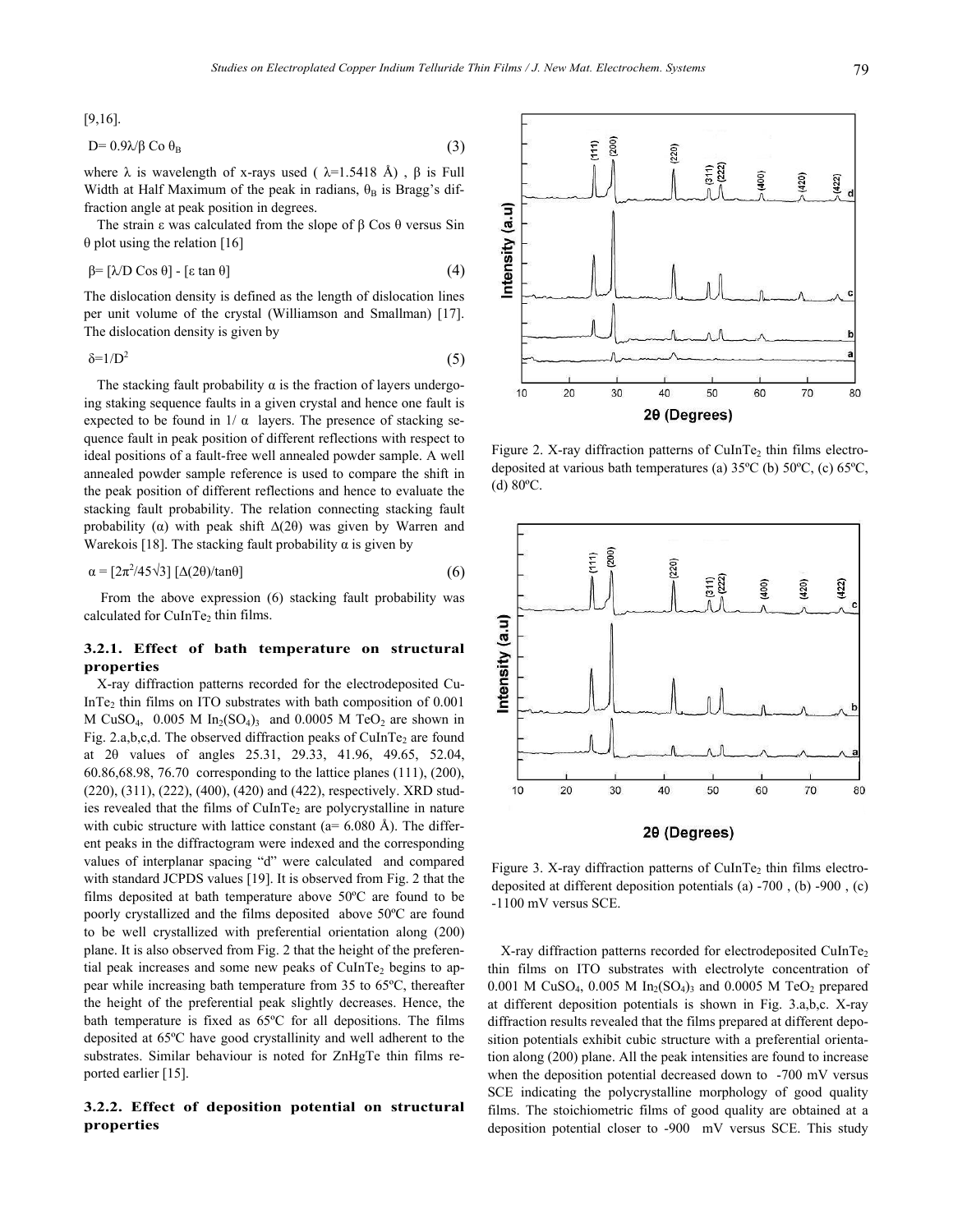

Figure 4. Variation of (a) Crystallite size and Strain, (b) Dislocation density and Stacking fault probability with bath temperature for CuInTe<sub>2</sub> thin films.

shows that the deposition potential does not change the structural phase of CuInTe<sub>2</sub> thin films. However, an increase in crystallinity of the films with deposition potential upto -1100 mV versus SCE is indicated. Hence, the deposition potential is fixed as -900 mV versus SCE used to deposit CuInTe<sub>2</sub> thin films. Similar behaviour is noted for FeSe<sub>2</sub> thin films reported earlier  $[20]$ .

# **3.2.3. Effects of bath temperature and deposition potential on microstructural parameters**

X-ray diffraction pattern of CuInTe<sub>2</sub> thin films prepared at various bath temperatures between 35 and 80ºC are recorded. Using FWHM data and Debye-Scherrer formula, the crystallite size of the films were calculated. The strain ε was calculated from the slope of β Cos θ versus Sin θ plot using equation (4). The variation of crystallite size, strain with bath temperature for CuInTe<sub>2</sub> thin films deposited at 35,50,65,80ºC is as shown in Fig. 4a. It is observed from Fig. 4a that the crystallite size increases with bath temperature and the films deposited at 65ºC are found to have maximum value of crystallite size. Due to the removal of defects in the lattice with increase in bath temperature the strain in the film gets released and attained a minimum value at 65ºC. Using equation (5) and (6) the



Figure 5. Variation of (a) Crystallite size and Strain, (b) Dislocation density and Stacking fault probability with deposition potential for CuInTe<sub>2</sub> thin films.

dislocation density and stacking fault probability were calculated. The variation of dislocation density and stacking fault probability with bath temperature for CuInTe<sub>2</sub> thin films is shown in Fig. 4b. It is observed from Fig. 4b that both dislocation density and stacking fault probability are found to decrease while increasing bath temperature from 35ºC to 65ºC, thereafter both of them are slightly increases. A sharp increase in crystallite size and decrease in strain with bath temperature is indicated in Fig. 4a. Such a release in strain reduced the variation of interplanar spacing thus leads to decrease in stacking fault probability and dislocation density of  $CulnTe<sub>2</sub>$  thin films and minimum values are obtained for films deposited at 65ºC. CuInTe2 thin film with lower strain, dislocation density and stacking fault probability improves the stoichiometry of the films which in turn causes the volumetric expansion of thin films. Crystallinity improvement with bath temperature enhances the concentration and mobility of Cu, In ion vacancies within the lattice and hence reduces the resitivity of the deposited films. The studies on functional dependency of microstructural parameters on bath temperature indicates that the strain, dislocation density and stacking fault probability decreases with bath temperature whereas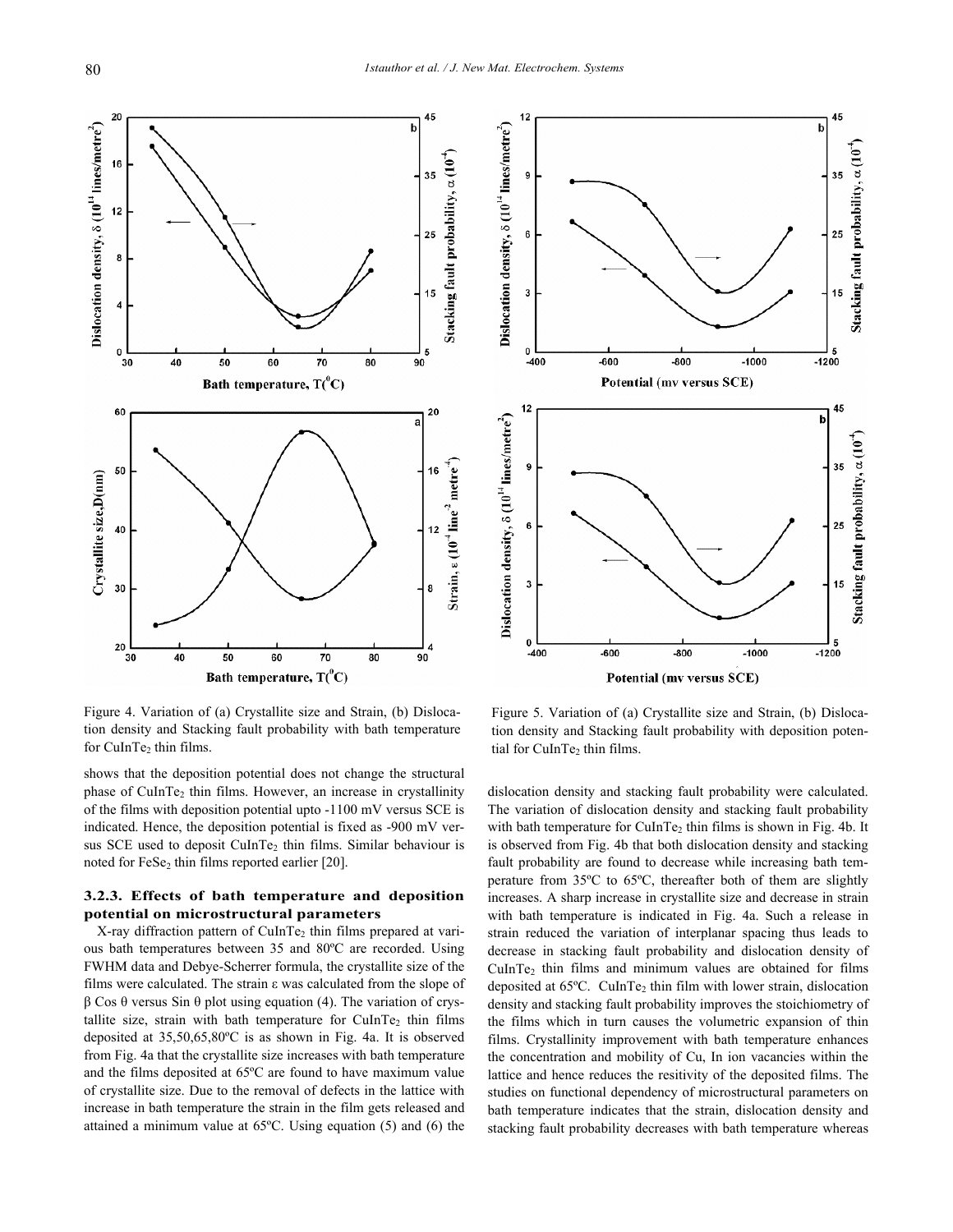

Figure 6. SEM picture of  $CulnTe<sub>2</sub>$  thin films deposited at bath temperature 65ºC and at a deposition potential -900 mV versus SCE.



Figure 7. EDAX spectrum of CuInTe<sub>2</sub> thin film deposited at bath temperature of 65ºC and at deposition potential of -900 mV versus SCE.

the crystallite size increases. Similar functional dependency of microstructural parameters with bath temperature for FeSe<sub>2</sub> thin films have been reported earlier [10].

The variation of crystallite size, strain with respect to deposition potential was studied and shown in Fig. 5a. It is observed from Fig. 5a the maximum value of crystallite size, minimum value of strain, dislocation density and stacking fault probability are noted for films obtained at a deposition potential of -900 mV versus SCE. Fig. 5b shows the variation of dislocation density and stacking fault probability with deposition potential for  $CulnTe<sub>2</sub>$  thin films. It is observed from Fig. 5b that both dislocation density and stacking fault probability are found to decrease while decreasing deposition potential to -900 mV versus SCE, thereafter both of them are



Figure 8.  $(\alpha h\nu)^2$  versus hv plot for CuInTe<sub>2</sub> thin film electrodeposited at various bath temperatures (a) 35ºC, (b) 50ºC (c) 65ºC .

slightly increases. X-ray diffraction and deposition kinetic studies showed the formation of CuInTe<sub>2</sub> films with larger crystallite size at a deposition potential -900 mV versus SCE. It is observed from above Fig. 5.a,b, that the strain, dislocation density, stacking fault probability are decreased while decreasing deposition potential, whereas the crystallite size increases. Similar bahaviour is noted for FeSe thin films reported earlier [9].

## **3.3. Morphological and compositional analyses**

The surface morphology of  $CulnTe<sub>2</sub>$  thin film electrodeposited at bath temperature 65ºC and at a deposition potential -900 mV versus SCE is shown in Fig. 6. The surface is observed to be smooth, uniform and covered with spherically shaped grains. The grains are distributed uniformly over the entire surface of the films. The grains are visible in the SEM picture thus represent aggregates of very many small crystallites. Several smaller crystallites are grouped together to form a larger grain. The sizes of the grains are found to be in the range between 0.14 and 0.62 μm. The average sizes of the grains are found to be 0.36 μm.

The film composition was analyzed using EDAX microanalytic unit attached with SEM. A typical EDAX spectrum of CuInTe<sub>2</sub> thin film coated on ITO substrate at bath temperature 65ºC and at a deposition potential -900 mV versus SCE is shown in Fig. 7. It is observed from Fig. 7 that the emission lines of Cu, In and Te was present in the investigated energy range indicates the formation of CuInTe<sub>2</sub> thin films. The atomic percentage of CuInTe<sub>2</sub> thin film deposited at bath temperature 65ºC and at a deposition potential -900 mV versus SCE was found to be 26.72 % for Cu, 28.61 % for In and 44.67 % for Te. The atomic molar ratio of Cu:In:Te was found to be 1:1.03:1.67. This result is consistent with x-ray diffraction analysis of the sample with phase corresponding to Cu-InTe<sub>2</sub>. Therefore the film deposited at bath temperature  $65^{\circ}$ C and at a deposition potential -900 mV versus SCE are nearly stoichiometric. This result is in agreement with the result reported earlier [1].

#### **3.4. Optical properties**

Optical transmission spectra of electrodeposited  $CulnTe<sub>2</sub>$  thin